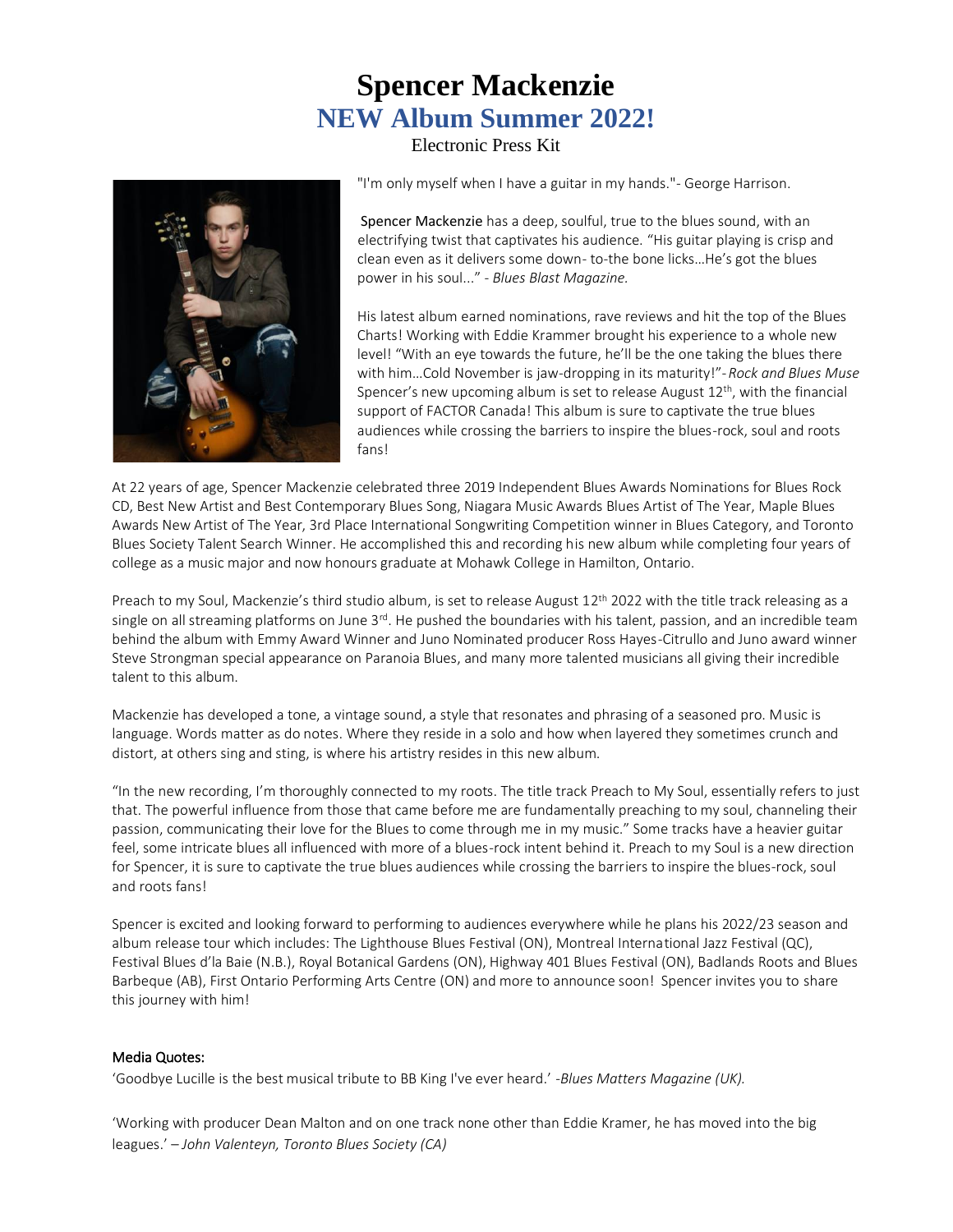'On his new album, Cold November, he aims to warm people's hearts instead of their libidos. He'd give crooner Sam Smith some stiff competition if the two ever performed together.'- *Rainey Wetnight, Blues Blast Magazine (US)*

'Spencer Mackenzie has a few things that older blues veterans can't speak to and those are his strengths at this point– his youthful hope with an eye toward the future… and he'll be the one taking the blues there with him. Believe it!'- *Tom O'Connor, Rock and Blues Muse (US)*

Spencer Mackenzie sets the bar high with an album of great maturity, one of those works that we would swear out of the discography of an old veteran who has spent many years on the chitlin 'circuit to get so much mastery.'- *Fred Delforge, ZicaZic (FR*)

'The proof, as someone once said, is in the pudding, and Mackenzie is not only a mean guitarist with a throaty and surprisingly mature voice, but he has an obvious innate feel for the blues that some players spend a lifetime not connecting to.'- *Shane Pinnagar, 100 Percent Rock Magazine (US)*

'Virtuoso pulls out all the stops in his new album!'- *Concert Monkey (Belgium)*

#### Audio links:

New Album '[Preach to my Soul](https://soundcloud.com/spencermackenziemusic/sets/preach-to-my-soul/s-YS1MMudmYz8?si=19ab135d32564d288d9f935586e96b6b)' Release Date August 2022 – Private Link on Sound: New Album- Preach to my Soul Cold November and Infected with the Blues:<https://www.spencermackenzie.ca/spencer-mackenzie-music>

## Promotional Photos:

Additional Promotional Photos: <https://www.dropbox.com/scl/fo/zs9dual489tdrqnxh1oxt/h?dl=0&rlkey=ua0miin3o4wfobu1cbhq9zsap> Preach to my Soul Album Artwork: [Front Cover](https://www.dropbox.com/s/ym741wznhidqo0e/SMPTMS_Front_Cover_2022.jpg?dl=0) / [Back Cover](https://www.dropbox.com/s/zoaou4sw80ln5ep/SMPTMS_Back_Cover_2022.jpg?dl=0) 

### Live Video Performance Links:

-LIVE at the Empire Theatre 2021 (Private Link). Video will be released to support the album release:

<https://youtu.be/H185FzzZTq4>

-Bluesfest 2021- Capitol Centre North Bay[: https://youtu.be/8jccS4lZshw](https://youtu.be/8jccS4lZshw)

- -Tremblant International Blues Festival July 2019- <https://youtu.be/c1uIxZpKcJs>
- -First Ontario Performing Arts Centre- July 2020[: https://youtu.be/mjPYIi9C3Mw](https://youtu.be/mjPYIi9C3Mw)
- -First Ontario Performing Arts Centre Solo Performance:<https://youtu.be/lmSzl4-hFhY>

-Aylmer Performing Arts Feb 2020:<https://youtu.be/ffuMH8sJazc>

#### Socials:

Website:<https://www.spencermackenzie.ca/> Facebook[: https://www.facebook.com/spencer.john.mackenzie](https://www.facebook.com/spencer.john.mackenzie) Instagram: @spencermackenziemusic<https://www.instagram.com/spencermackenziemusic/?hl=en> Twitter @smackenziemusi[c https://twitter.com/smackenziemusic](https://twitter.com/smackenziemusic) YouTube[: https://www.youtube.com/c/SpencerMackenzieMusic](https://www.youtube.com/c/SpencerMackenzieMusic)

## Contact Information:

#### Management

Spencer Mackenzie- [info@spencermackenzie.ca](mailto:info@spencermackenzie.ca) 

## Bookings

Brian Slack- [zeb@vl.videotron.ca](mailto:zeb@vl.videotron.ca) Cell: 514-830-4932 Album Release Bookings: Sandra Mackenzie [info@spencermackenzie.ca](mailto:info@spencermackenzie.ca) Cell: 905-380-4832